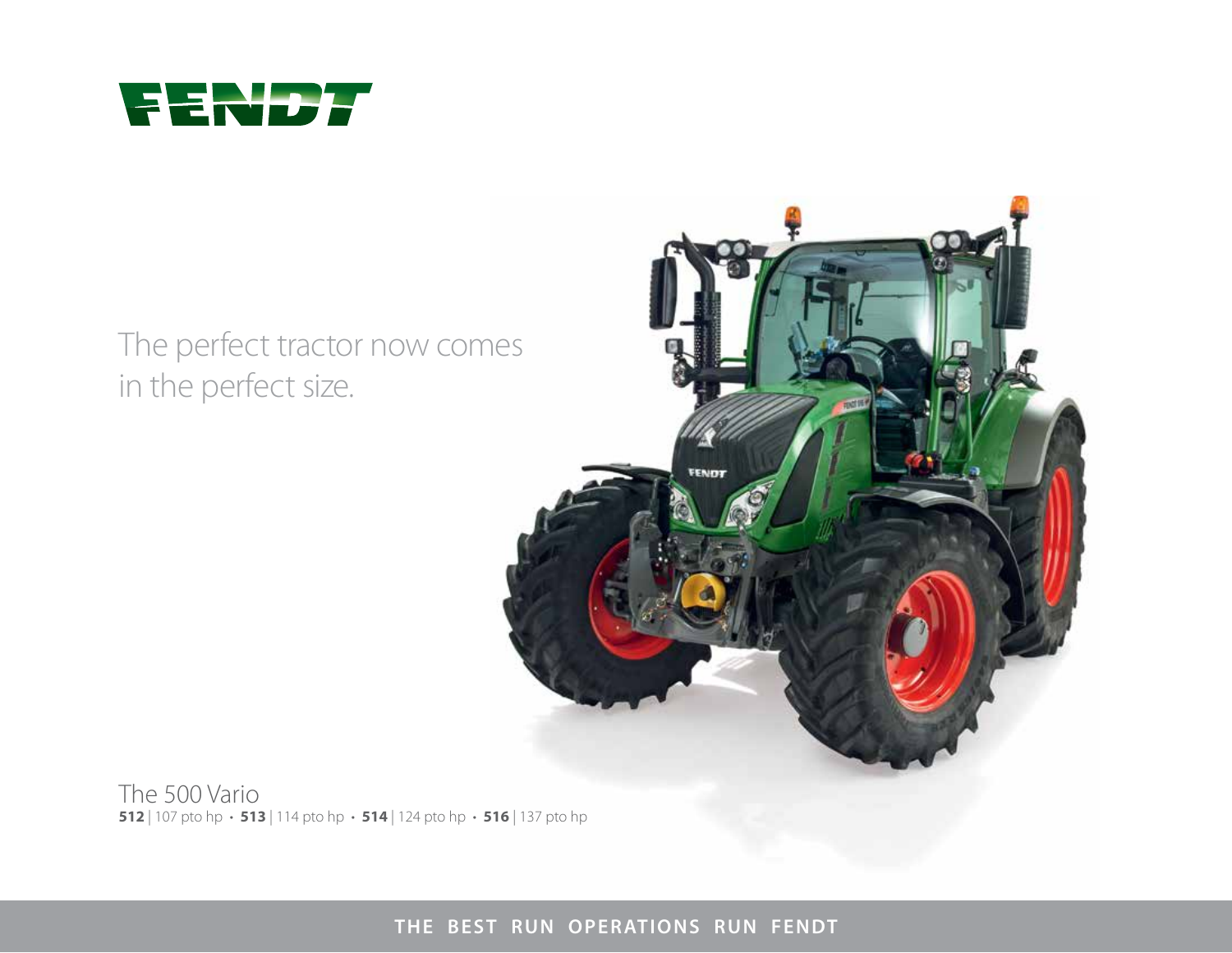There are a few among the few.



Not everyone is up this early. Or out so late. Fewer are out feeding at sunrise. And hauling at sunset.

Among the crowd, there are the exceptional. These are the farmers we serve.

They expect reliability, so we design, engineer and test every detail. They expect capability, so we invent and innovate the next generation of tractor technology. They want more, and that's what we strive to create.

It's perfection in the perfect size.

Our new Fendt<sup>®</sup> 500 Vario delivers the innovation and capability of our award-winning heritage in a compact and agile design to give today's farmers a crucial tool to achieve their goals.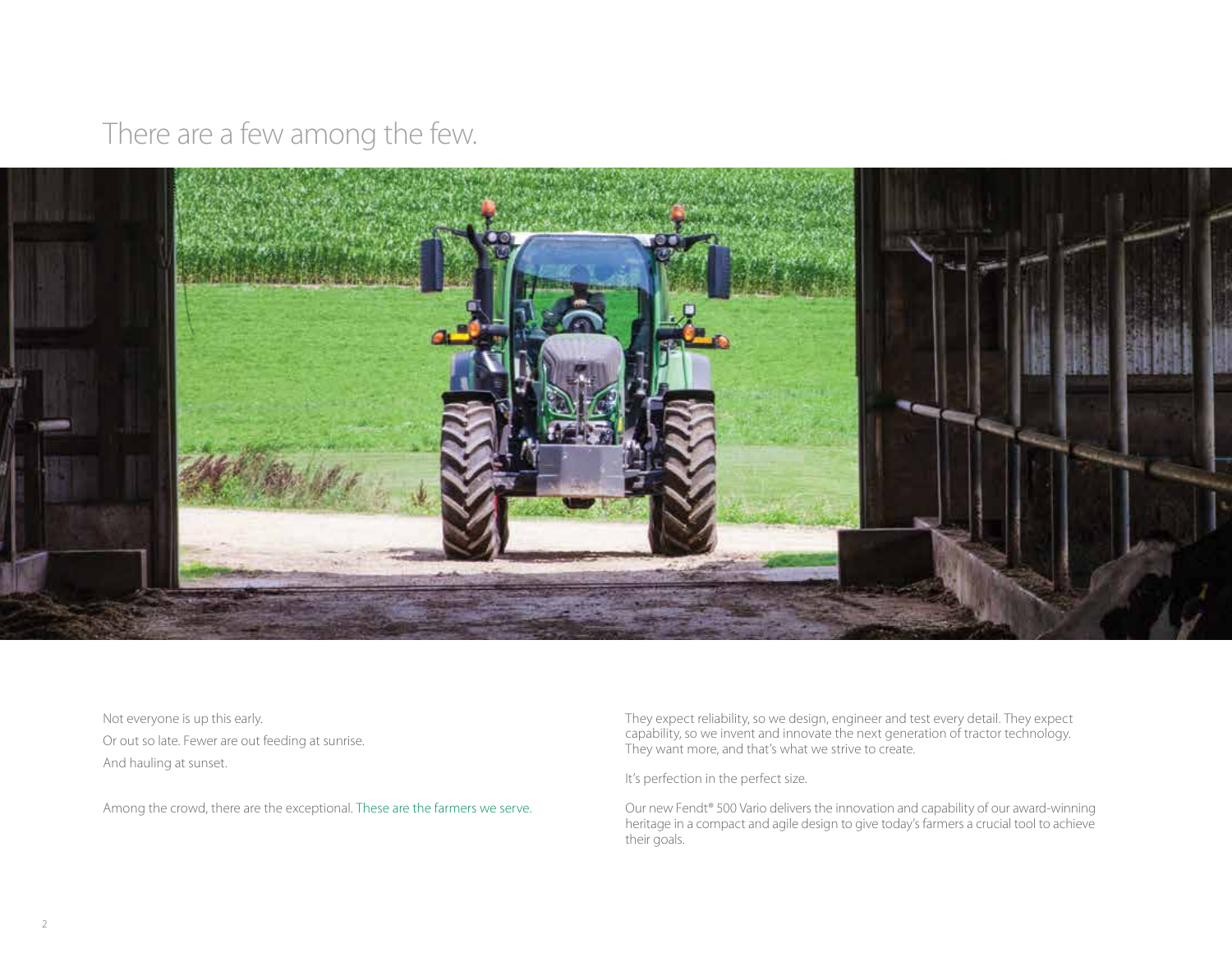

### INTRODUCING THE 500 VARIO TRACTORS FROM FENDT®.

Since 1930, Fendt has been recognized as the world leader in tractor technology. In the past eight-plus decades, Fendt has been the first with a CVT transmission, first with a multi-point cab suspension system and the first with full control of all drive functions and hydraulics via a single joystick. Even today, Fendt offers features that are unavailable at any price on other farm tractors.

- **Improved engine characteristics** designed for maximum fuel efficiency and the lowest total operating costs. The engines are now Tier 4 Final compliant.
- **Comfort front power lift option** with position control and load relief control keeps front-mounted implements hugging the ground over uneven terrain. The load relief can be set at the Varioterminal, while an integrated position sensor detects uneven surfaces. Front PTO installation is also a factory option for increased efficiency and productivity in the field.
- **VarioDoc documentation system** features wireless transfer of all task data quickly and securely.
- **Varioterminal 10.4-B** offers greater contrast, night mode and a smartphone look and feel, while a new bracket permits a high degree of motion for adjustment.
- **VisioPlus Cab** one-piece, curved front windshield curves up into the roof and offers nearly triple the upward angle of sight. The spacious, revolutionary cab also provides an unobstructed view of the front wheels, as well as 320 degrees of horizontal visibility.

The new 500 Vario models offer a lot more than lower emissions, more technology and an award-winning design. Four new models provide a power range ideal for front loader or row crop applications in mid-sized farms.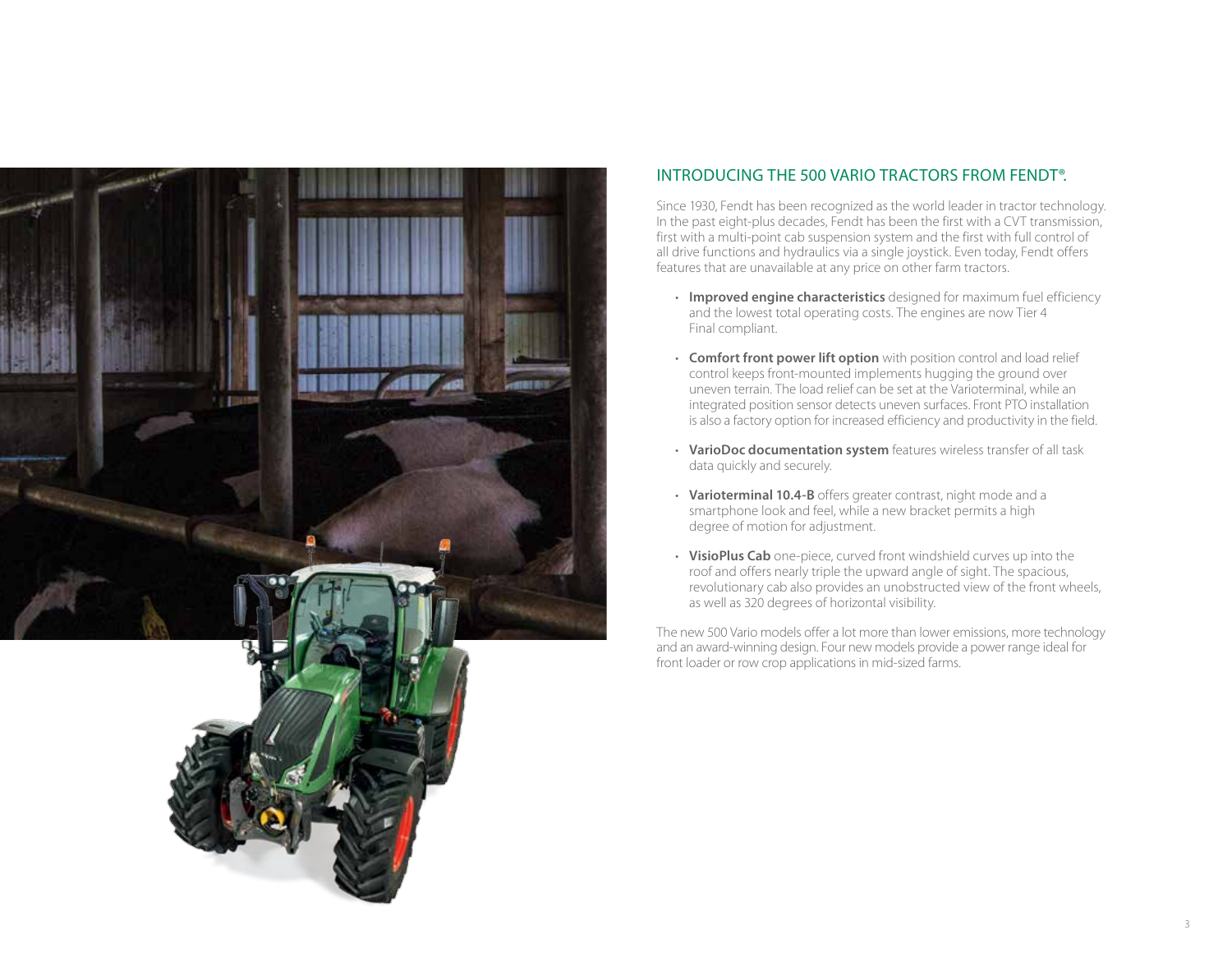Because your office isn't 9 to 5.



#### FENDT GOLD STAR CUSTOMER CARE

For more than eight decades, farmers have known that a Fendt tractor purchase includes more than a rugged, efficient tractor. The Gold Star Customer Care plan keeps your overall costs firmly under control, which translates into more value and more uptime with:

**Full Warranty Protection** — As a Fendt tractor owner, you are assured of full warranty protection, with no deductible, for 36 months or 3,000 hours, whichever comes first.

**Full Maintenance Coverage** — For the first 36 months or 3,000 hours, Fendt will cover all scheduled maintenance, including the cost of oil, filters, belts and maintenance items.

**Genuine AGCO parts** — Your Fendt dealer only installs original parts. Original AGCO parts are tailored to your tractor, so that your Fendt remains 100% Fendt.

**AGCO Parts Advantage** — Fendt has the best parts warranty in the industry: one year on parts and six months on labor when parts are dealer-installed.

**Uptime Loaner Program** — The customer will be provided a comparable Fendt tractor if his own Fendt tractor cannot be repaired within 48 working hours. *Working hours is defined as 12 working hours per day.*

*Whether you cut, bale, feed, plant or all of the above, Fendt gives you a world-class level of support.*

- 
- *technicians*
- 
- 
- 
- *Zero deductible*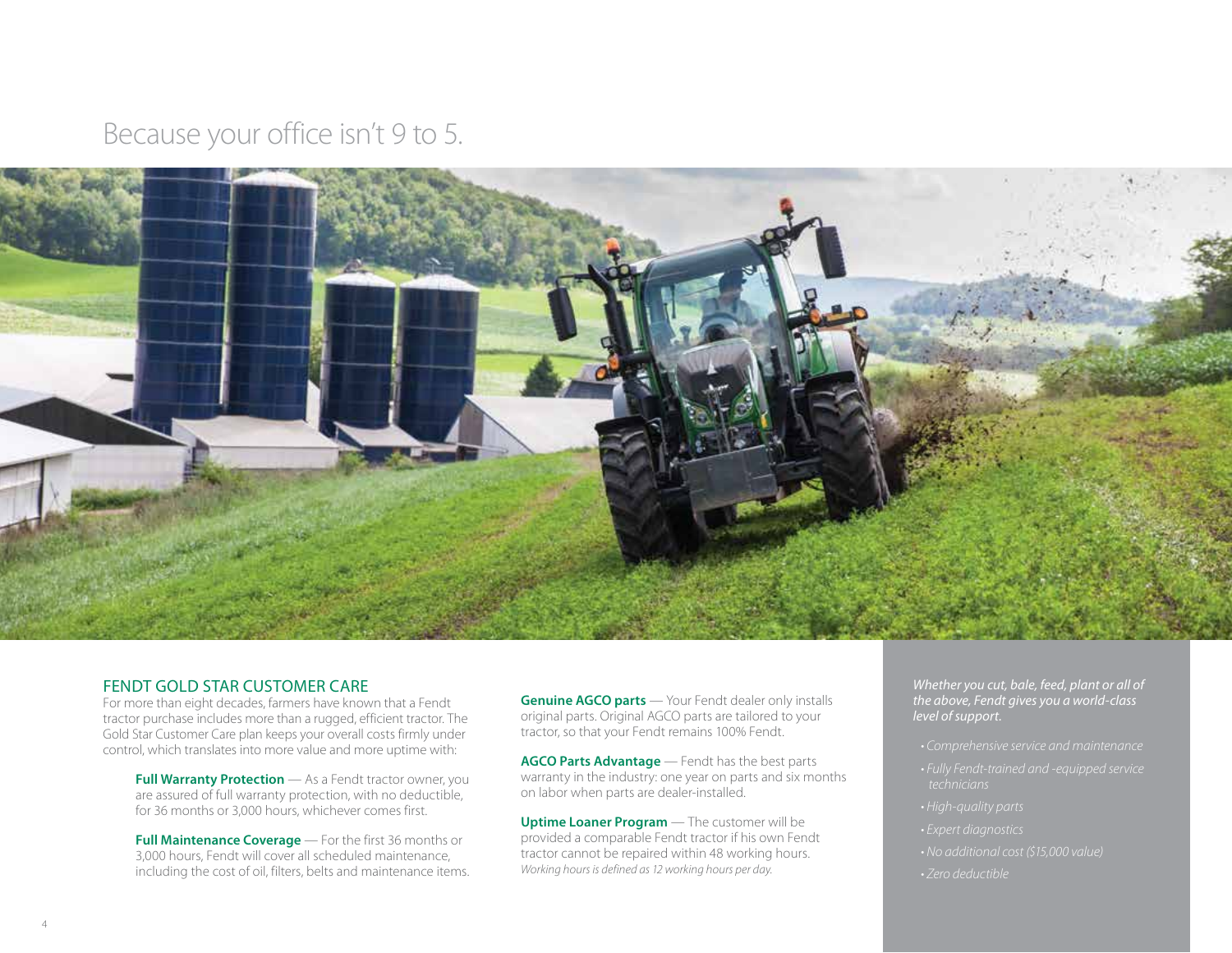## Designed like no other. Performs like no other.

The new Fendt 500 was created to deliver efficiency, reliability and an unmatched amount of capabilities. Each of the tractor's systems are optimized to deliver more ability, power and assurance to the farmer while minimizing fuel, effort and time.

### ENGINE AND DRIVETRAIN

The four-cylinder engine has a 4.04 liter cubic capacity and features common rail injection resulting in 165 HP maximum output at 1,800 RPM. The Selective Catalytic Reduction (SCR) exhaust after-treatment takes place after combustion, allowing the engine to be ideally tuned, which means outstanding performance.

The Tractor Management System (TMS) keeps the tractor operating at optimum performance. Operators only need to specify the desired speed, activate the TMS and the system takes over the engine and transmission functions.

Fendt is the first tractor manufacturer to put a continuously variable transmission (CVT) in a tractor and remains the manufacturer with the most CVTs in the field. The Fendt Vario transmission is a hydrostatic-mechanical power split drive. At lower speed, power is shared between a mechanical and hydrostatic system. With increasing speed, the share of the mechanical power transmitted through a planetary gear set increases as the amount flowing through the hydrostat system decreases. This power sharing results in incredible efficiency and stepless acceleration without the use of clutch packs or other high-wear items.

### SUSPENSION

The design of the suspension on the 500 Vario enables maximum ride comfort in the field and on the road. The combination of front-axle suspension, cab suspension and seat suspension provide a driving comfort comparable to passenger cars.

The VarioActive steering system adapts itself to the steering movement and ground speed, leading to a stronger steering ratio. This enhances operating comfort, particularly for front loader work in tight spaces or when making headland turns. Shock-load stabilizing prevents the tractor and implement from bouncing by actively counteracting movements using the hydraulics. It reduces pitching movements so you benefit from improved steering safety and ride comfort.

The Fendt Reaction steering system ensures ideal straight-ahead driving. After negotiating a curve, a hydrostat quickly brings the steering wheel back into the starting position and provides the driver with steering feedback from the road.

### CONTROL

When turning at the headland, operators usually have to change between different controls, sometimes up to 12 times. The 500 Vario uses the right armrest as the central operating control, meaning you don't have to change controls. Operators can rest their arm on it and control the tractor and implement using the multifunction joystick and Varioterminal. The linkage control module next to the crossgate lever controls the quick lift switch, depth control and engagement of the front and rear PTO.

Thanks to headland management, standard on the 500 Vario, operating errors during turning maneuvers are a thing of the past. Operators can activate automated operating sequences at the headlands with just the touch of a button.

You can also optimize the sequence of steps by editing them individually when the tractor is at a standstill.

### **TECHNOLOGY**

VarioGuide is optimally integrated in the Variotronic and can be operated with the Varioterminal. VarioGuide can reduce overlapping by an average of six percent and save fuel and inputs, such as seeds and fertilizer, by six percent. Operators can easily monitor the tractor and implement with VarioGuide, even at night and in poor visibility conditions.

With the new VarioDoc, relevant data can be recorded with minimum effort, documented in the field record and analyzed in the shortest amount of time. The Varioterminal lets you enter all important information in the field, reducing follow-up work in the office to a minimum. And it works the other way around, too — jobs can be created using the PC and transferred to the terminal.

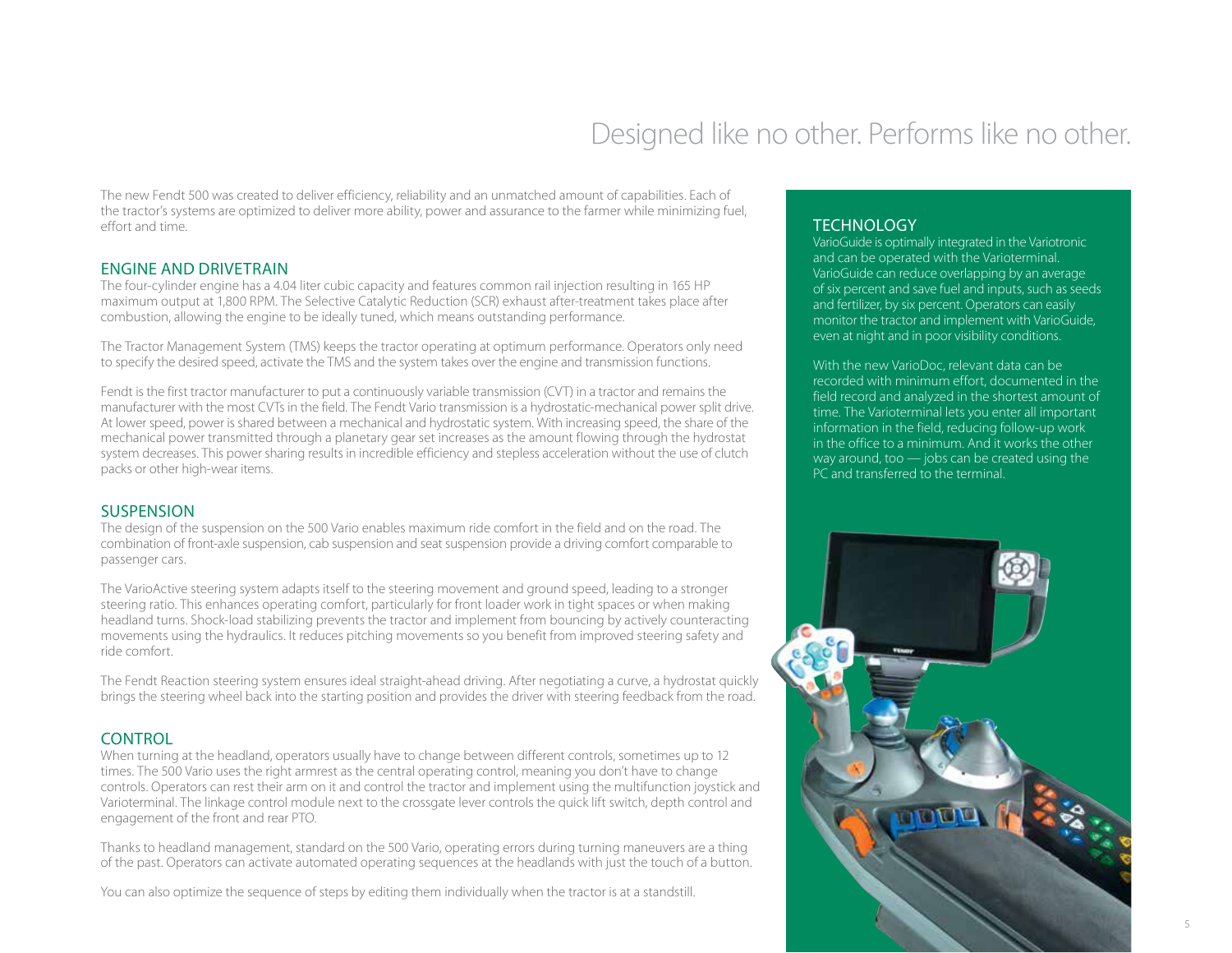## Power and precision at your fingertips.



#### ROOM WITH A VIEW

The Fendt VisioPlus cab is designed for maximum visibility and comfort. With nearly 17 square feet of glass in a special, one-piece front windshield that curves into the cab roof, it offers nearly triple the upward angle of sight. No more leaning forward to watch the loader. No more stiff neck.

With nearly 65 square feet of glass in total, as well as 320 degrees of horizontal visibility, it provides a clear view of the wheel arches, the crops and front- and rear-attached implements. Yet, it has all the comforts of the larger Fendt models.

Pneumatic cab suspension reduces fatigue from a long day in the field and provides superior ride comfort. Fendt also offer a variety of operator seat options on all models:

- Comfort seat (air sprung with lumbar support)
- Super Comfort seat (air sprung with seat heater, pneumatic lumbar support, low-frequency suspension)

#### • Super Comfort Evolution Dynamic seat (all Super Comfort features, plus air conditioning)

#### **HYDRAULICS**

The hydraulic system features modern load-sensing technology, with optional delivery capacities of 29 or 42 gallons per minute. The separate transmission and hydraulic oil supplies prevent oil mixing and contamination in the transmission. Furthermore, biohydraulics oils can be used.

The electrohydraulic rear linkage has a maximum lift capacity of 15,000 pounds. The newest load-compensating rear linkage means an increase in comfort because the set lowering speed is automatically maintained, for heavy as well as lightweight implements.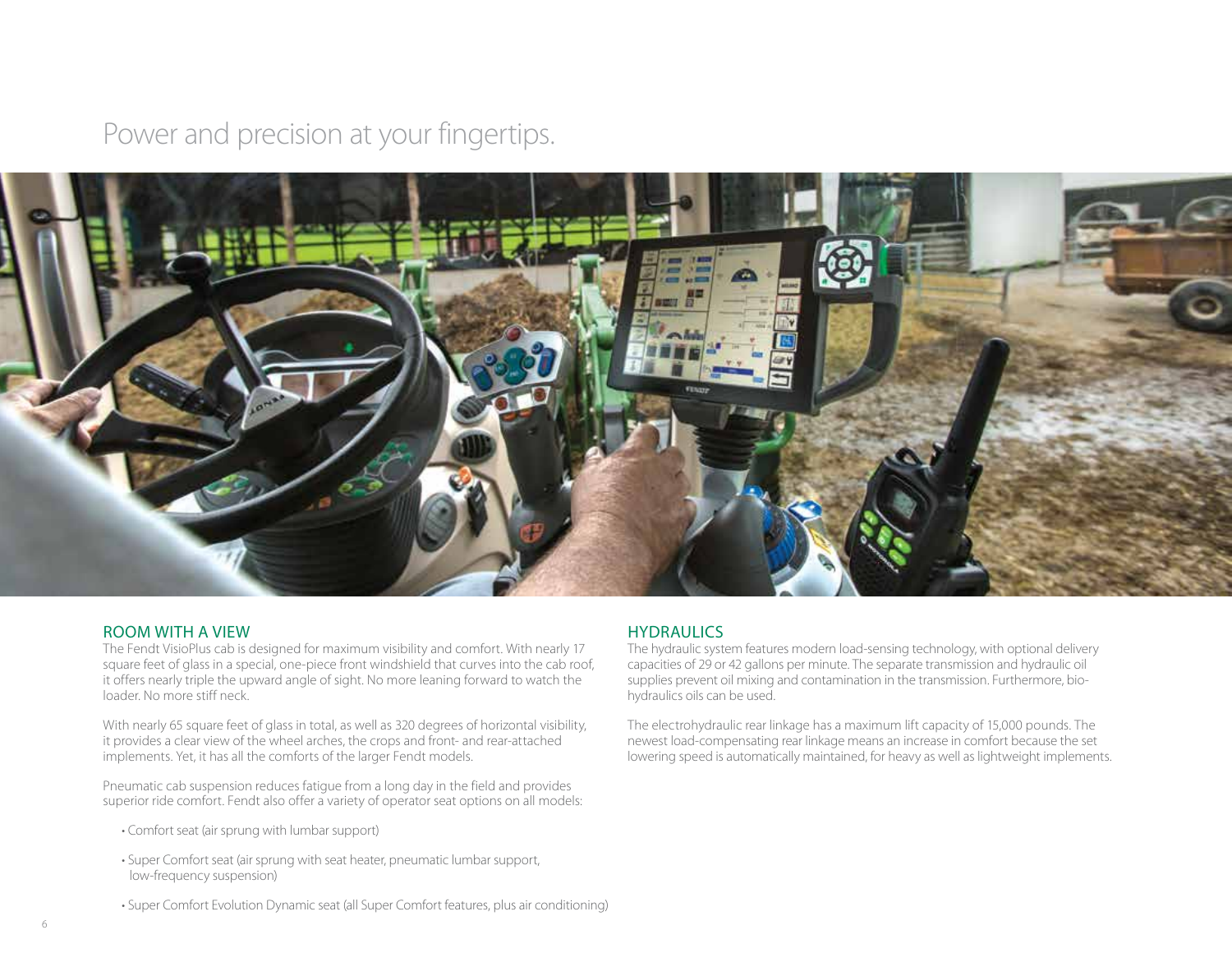# Fendt CargoProfi

#### VARIO AND CARGOPROFI – AN INTEGRAL COMBINATION

The 500 Vario is the perfect tractor for loader work. The compact design of the four-cylinder engine means agile handling, and the overview is ideal thanks to the narrow hood design. The VisioPlus cab ensures unique and unprecedented visibility to the raised front loader. While high hydraulic capacities at a low engine speed ensure fast lifting movements and precise loader response.

#### SMART FUNCTIONS OF THE CARGOPROFI

The Fendt CargoProfi advances the development of the tractor and loader combination. Industry-leading time and labor-savings features designed into the CargoProfi include an electronic weighing function, return to dig, return to dump, memory functions (e.g., total weight of bales on the truck), speeddependent damping, end position damping and a shake function to remove sticky material from the bucket. The settings are easy to adjust and view in the Varioterminal. The CargoProfi represents the absolute pinnacle in front loader operation.

#### Other unique features include:

- Automatic attachment lock.
- All hydraulic lines and hoses are routed inside the frame.
- The large-diameter bronze bearing sleeves have their own lubrication for less wear and a longer service life.
- Hydraulic valves and dampening are protected in the cross member.
- Optimum view of the raised loader and attachment.
- The valve assembly is integrated into the frame.
- The standard-equipment multi-coupler allows faster, easier loader connection and removal.

| Model                                                                     | 4X/75      | 4X/80      |
|---------------------------------------------------------------------------|------------|------------|
| A Digging depth in. <sup>1</sup>                                          | 6          | 6          |
| B Lifting height in. <sup>1</sup>                                         | 163        | 163        |
| <b>C</b> Dumping distance in. <sup>1</sup> [ <b>B</b> = 11.4 ft. (3.5 m)] | 63.3       | 63.3       |
| <b>C</b> Dumping distance in. <sup>1</sup> [ <b>B</b> = max.]             | 45         | 45         |
| <b>D</b> Angle of emptying                                                | $55^\circ$ | $55^\circ$ |
| <b>E</b> Angle of backwards tilt                                          | $48^\circ$ | $48^\circ$ |
| Lift capacity over full height lbs.                                       | 4,361      | 5,080      |
| Maximum lift capacity lbs.                                                | 5,058      | 5,889      |

#### *The features of the Fendt CargoProfi*

- *Weighing function: Loads are weighed with the push of a button, both individual and total weight possible*
- *Working range, such as lifting height and tilt angle, can be limited*
- *Memo function: saves positions for arm and attachment*
- *Speed-dependent damping (automatic enabling and disabling)*
- *End position damping*
- *Shake function*